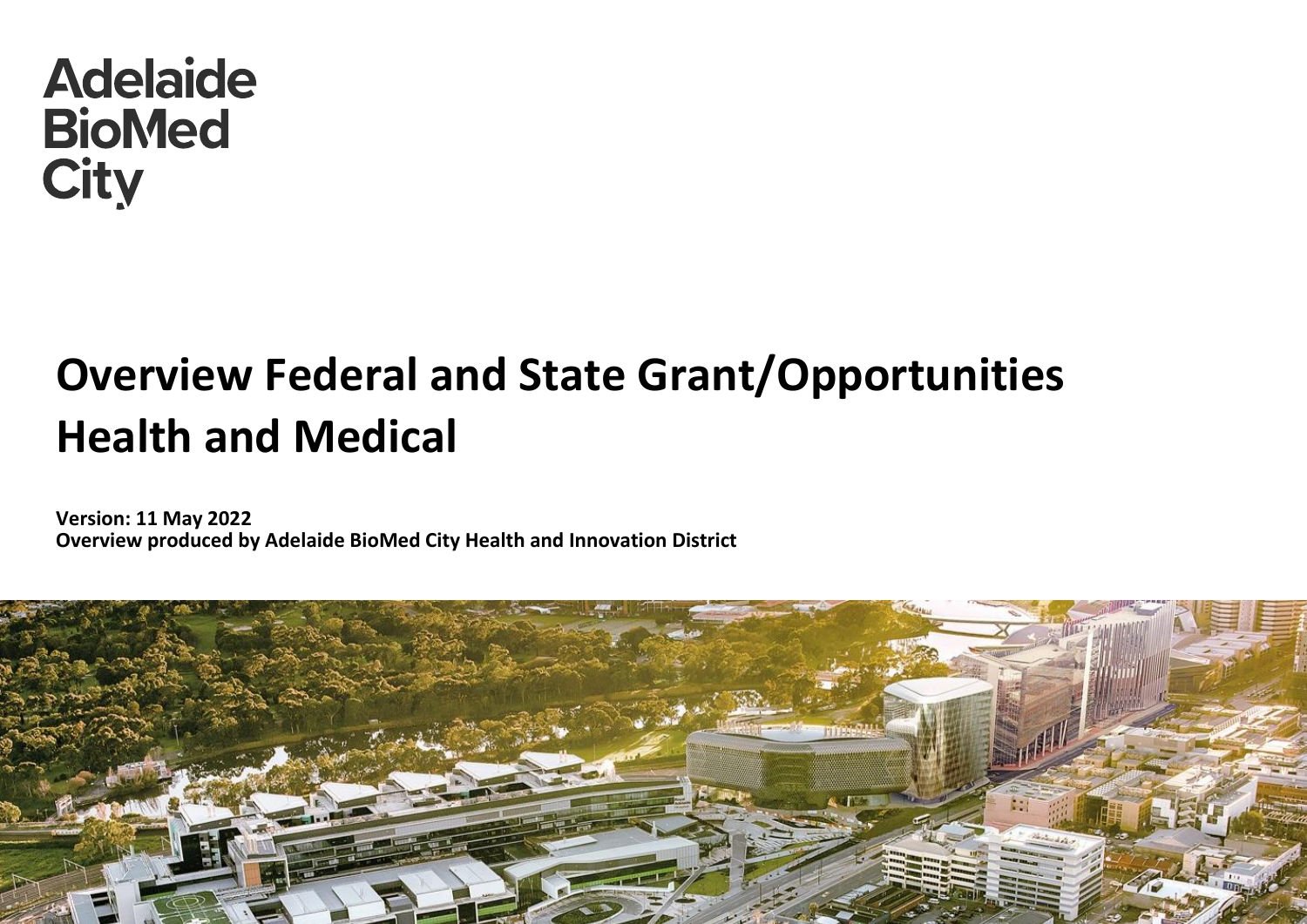**Please contact Adelaide BioMed City for further information or support. Adelaide BioMed City partners with the relevant organisations leading these grants/opportunities, together with organisations that can support you in your application. Significantly, Adelaide BioMed City has a newly formed partnership with MTPConnect, an appointed External Innovation and Translation Intermediary, who possess expertise in the application of many of these opportunities, how to make your application most competitive and can connect you to relevant experts and organisations within SA and nationally to strengthen your application's chance of success.**

**This resource is updated regularly and will continue to be distributed broadly across the district. If you know anyone who would benefit from this information and would like to be added to the mailing list, please let us know. Additionally, if you are aware of other grant/funding opportunities that are not included on this list, please let us know, so that we may make this resource as comprehensive and useful to as many people as possible.**

**Contact us via[: www.adelaidebiomedcity.com/contact-us/](http://www.adelaidebiomedcity.com/contact-us/) OR email [info@adelaidebiomedcity.com](mailto:info@adelaidebiomedcity.com)**

**If you would like help reaching out to an industry partner please contact us to facilitate connections.**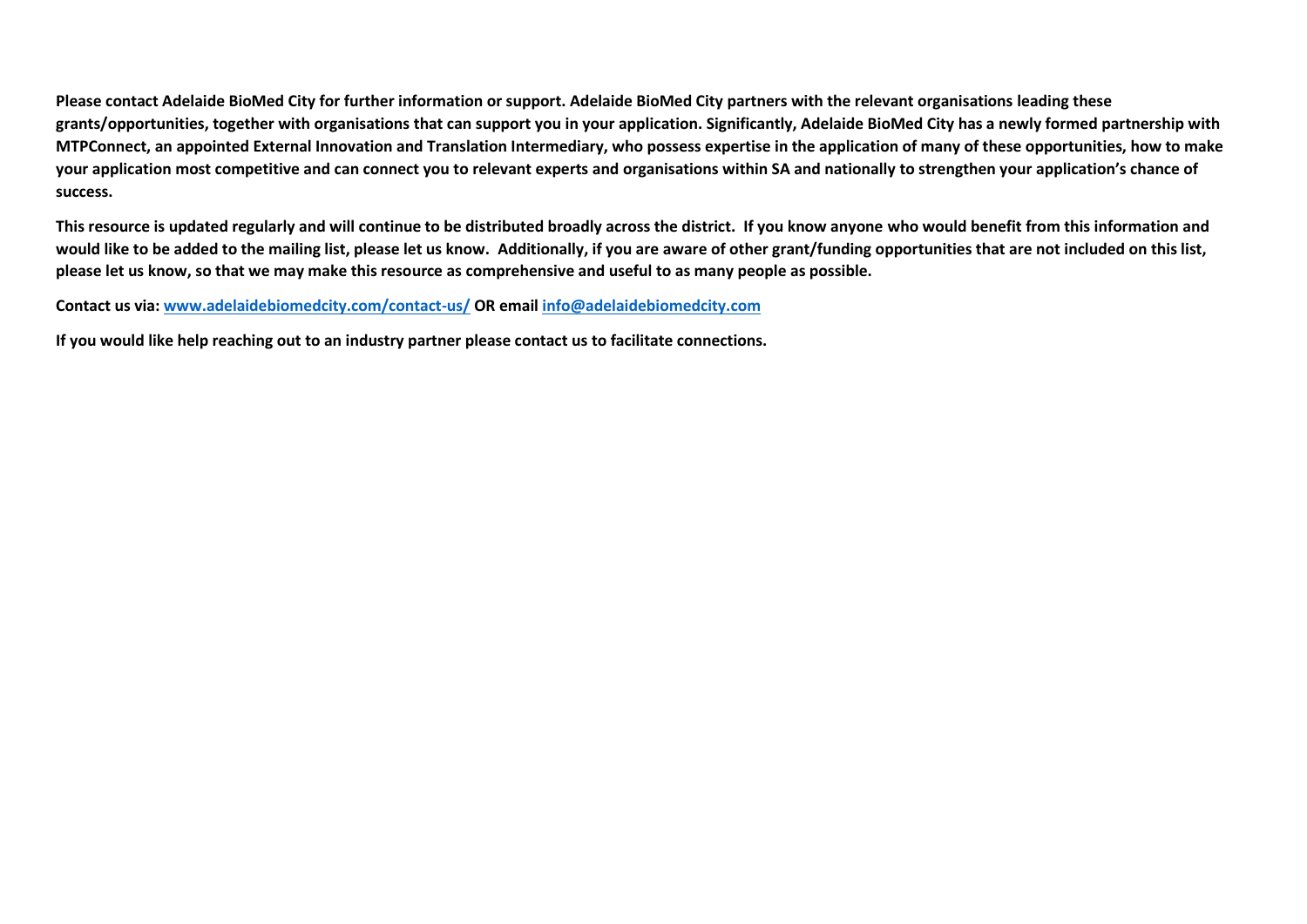| <b>Grant/Opportunity</b>                                                            | <b>About</b>                                                                                                                                                                                                                                                                                                                                                                                                                                                                                            | <b>Amount available</b>                                                                     | Co-investment                                                                                                                                                                         | <b>Closing dates</b>                                                               |  |
|-------------------------------------------------------------------------------------|---------------------------------------------------------------------------------------------------------------------------------------------------------------------------------------------------------------------------------------------------------------------------------------------------------------------------------------------------------------------------------------------------------------------------------------------------------------------------------------------------------|---------------------------------------------------------------------------------------------|---------------------------------------------------------------------------------------------------------------------------------------------------------------------------------------|------------------------------------------------------------------------------------|--|
| <b>INDUSTRY - RESEARCH COLLABORATION AND STARTUPS</b>                               |                                                                                                                                                                                                                                                                                                                                                                                                                                                                                                         |                                                                                             |                                                                                                                                                                                       |                                                                                    |  |
| Linkage Projects   Australian<br><b>Research Council</b>                            | support the development of long-term strategic<br>research alliances between higher education<br>organisations and industry and other research end-<br>users                                                                                                                                                                                                                                                                                                                                            | \$50,000.00 to<br>\$300,000.00                                                              | The Partner<br>Organisation must<br>make a contribution<br>that at least matches<br>the total funding<br>requested                                                                    | <b>CLOSE 13 December 2022</b>                                                      |  |
| Collaborative Research Fund -<br><b>Defence Innovation Partnership</b>              | The Defence Innovation Partnership's Collaborative<br>Research Fund provides up to \$150,000 to support<br>genuine collaboration across government,<br>universities and industry, as a catalyst for defence-<br>relevant research, development and innovation.<br>The Defence Innovation Partnership was featured in<br>our ABMC Mini-review Webinar series on the 29 <sup>th</sup> of<br>April the recording can be viewed here for further<br>information<br><b>WEBINARS</b> (adelaidebiomedcity.com) | Up to \$150,000                                                                             | Ideally applications<br>will include<br>participants from<br>across Government,<br>more than one South<br><b>Australian University</b><br>and<br>an Industry or end-<br>user partner. | Round 6 will open 22 June<br>2022                                                  |  |
| <b>CRC Grants</b><br>Med-Long Term                                                  | provide funding for medium to long-term, industry-<br>led research collaborations.                                                                                                                                                                                                                                                                                                                                                                                                                      | Usually \$20 - \$70<br>Million per year over<br>life of CRC (i.e. 7-10<br>years)            | Up to 50% of eligible<br>grant project costs for<br>an industry-led<br>research<br>collaboration.                                                                                     | <b>Round 23 (2021) CLOSED</b><br>Round 24 (2024) Opening<br>date not yet announced |  |
| <b>Cooperative Research Centres</b><br>Projects (CRC-P) Grants  <br>business.gov.au | Funding for short-term, industry-led research<br>collaborations<br>Projects must:<br>develop a product, service or process that<br>will solve problems for industry and deliver<br>real outcomes                                                                                                                                                                                                                                                                                                        | Matched funding of<br>between \$100,000<br>and \$3 million. Grants<br>are for up to 3 years | Up to 50% of eligible<br>grant project costs for<br>an industry-led<br>research<br>collaboration.                                                                                     | <b>Round 13</b><br><b>OPEN 24 March 2022</b><br><b>CLOSE 5 May 2022.</b>           |  |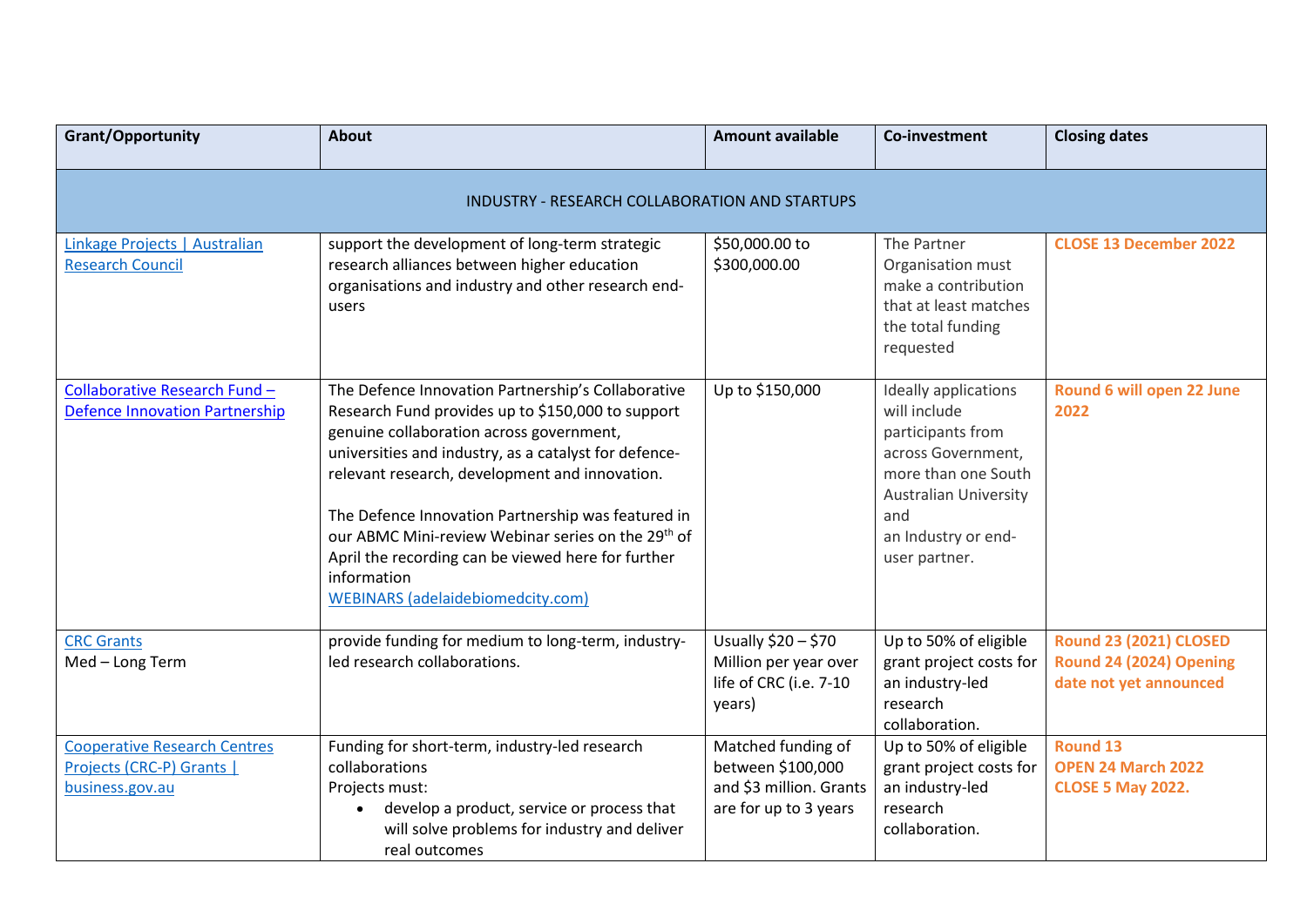|                                                                                          | benefit small to medium enterprises (SMEs)<br>$\bullet$<br>include education and training activities.                                                                                                                                                                                                                                                                                                          |                                                                            | Eligible projects must<br>have 2 Australian<br>industry parties (at<br>least one of which<br>must be a SME) and 1<br>Australian research<br>organisation |                                                                         |
|------------------------------------------------------------------------------------------|----------------------------------------------------------------------------------------------------------------------------------------------------------------------------------------------------------------------------------------------------------------------------------------------------------------------------------------------------------------------------------------------------------------|----------------------------------------------------------------------------|----------------------------------------------------------------------------------------------------------------------------------------------------------|-------------------------------------------------------------------------|
| <b>Commercialisation Fund -</b><br><b>Advanced Manufacturing Growth</b><br>Centre (AMGC) | Support project collaborations between industry and<br>research partners to commercialise new<br>manufacturing products and processes.<br>The \$7.5 million fund seeks to build the advanced<br>manufacturing ecosystem in the Northern Territory<br>and may be an opportunity for SA businesses that<br>feed into the NT supply chain.                                                                        | between \$100,000<br>and \$1 million                                       | 50% matched by<br>industry                                                                                                                               | <b>Contact AMCG for more</b><br>information<br>applications@amgc.org.au |
| <b>Medical Device Partnering Program</b><br>(mdpp.org.au)                                | The Medical Device Partnering Program (MDPP)<br>provides 250 hours of technical expertise and a 30<br>hour market report to successful applicants to help<br>them develop proof-of-concept or prototype<br>devices, or to perform small trials.                                                                                                                                                                | 250 hours of<br>Technical Expertise +<br>30 hour Market<br>Report          | \$5,000 plus<br>$\blacksquare$<br>consumable cost<br>MDPP hands over<br>all IP generated                                                                 | Open - Any time                                                         |
| Seed-Start                                                                               | The Seed-Start program operates through the<br>Government of South Australia's Research and<br>Innovation Fund (RIF) to provide financial support<br>for early-stage, high-growth potential businesses.                                                                                                                                                                                                        | Seed-<br>\$50-100K up to 2<br>years<br>Start-<br>100-500K up to 3<br>years | Seed-At least a 2:1<br>basis<br>(\$2 Government to \$1<br>Applicant)<br>Start-At least a 1:1<br>basis<br>(\$1 Government to<br>\$1)                      | Open - Any time                                                         |
| MTPConnect - Clinical Translation<br>and Research in Medtech                             | Projects must focus on the development of a<br>medical device for human use, the purpose of which<br>is to diagnose, prevent, monitor, treat or alleviate a<br>disease or injury, or modify or monitor anatomy or<br>physiological functions of the body. Funding will only<br>be awarded to projects where the device's capability<br>has already been validated with research and/or<br>preclinical studies. | Between \$250,000<br>and \$1.5 million                                     | No matched funding<br>requirements                                                                                                                       | <b>Round 1 recently closed</b><br>Round 2 will in H2 2022               |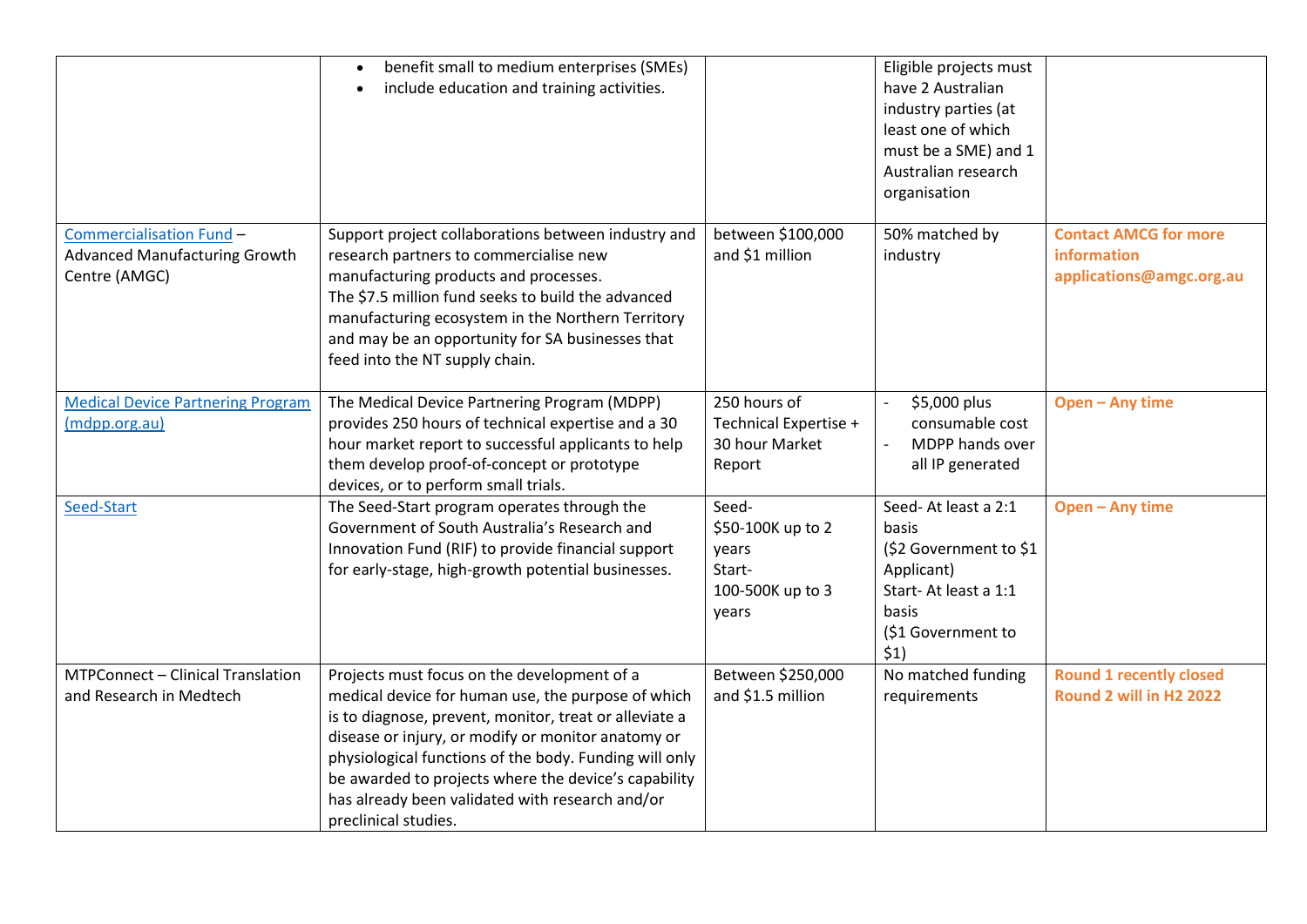| <b>Targeted Translation Research</b>    | The TTRA program will provide a new integrated         | \$200,000 - \$750,000 | 50% co-contribution  | <b>Round 2 closed</b>        |
|-----------------------------------------|--------------------------------------------------------|-----------------------|----------------------|------------------------------|
| <b>Accelerator (TTRA) for Diabetes</b>  | research program to improve the prevention,            |                       | which can be in-kind | Round 3 likely to open in H2 |
| and Cardiovascular Disease:             | management and treatment of diabetes and               |                       |                      | 2022                         |
| <b>MTPConnect</b>                       | cardiovascular disease (D&CVD) in Australia.           |                       |                      |                              |
|                                         | Research efforts will focus on the most pressing       |                       |                      |                              |
|                                         | areas of unmet clinical and research needs in          |                       |                      |                              |
|                                         | D&CVD, which are leading causes of death and           |                       |                      |                              |
|                                         | disability in Australia.                               |                       |                      |                              |
| Entrepreneurs' Programme                | The program helps eligible businesses to improve       |                       | Refer to each stream | Open - Any time              |
| business.gov.au                         | business practices, become more competitive, and       |                       | for details          |                              |
|                                         | take advantage of growth opportunities.                |                       |                      |                              |
|                                         |                                                        |                       |                      |                              |
|                                         | There are 3 streams, Accelerating                      |                       |                      |                              |
|                                         | Commercialisation, Growth and Innovation each has      |                       |                      |                              |
|                                         | different financial eligibility requirements. Refer to |                       |                      |                              |
|                                         | each scheme for details.                               |                       |                      |                              |
|                                         |                                                        |                       |                      |                              |
| <b>Accelerating Commercialisation  </b> | Accelerating Commercialisation provides small and      | \$50K-1M over 1-2     |                      |                              |
| business.gov.au                         | medium businesses, entrepreneurs and researchers       | vears                 |                      |                              |
|                                         | with access to expert advice and funding to help get   |                       |                      |                              |
|                                         | a novel product, process or service to market.         |                       |                      |                              |
|                                         |                                                        |                       |                      |                              |
| <b>Innovation Connections  </b>         | Assists businesses to understand their research        | Up to \$50K           |                      |                              |
| business.gov.au                         | needs, connect with the research sector and fund       |                       |                      |                              |
|                                         | collaborative research project. There are 2 stages, 1) |                       |                      |                              |
|                                         | facilitation stage, which connects you with a          |                       |                      |                              |
|                                         | facilitator and 2) grant stage, to fund your           |                       |                      |                              |
|                                         | researcher placement.                                  |                       |                      |                              |
|                                         |                                                        |                       |                      |                              |
| Growth Roadmap                          | Provides Australian businesses with quality advice     |                       |                      |                              |
| business.gov.au                         | and support to help them innovate and grow. Our        |                       |                      |                              |
|                                         | expert advisers and facilitators are business people   |                       |                      |                              |
|                                         | with a wealth of experience. They offer independent    |                       |                      |                              |
|                                         | and objective advice tailored to the needs of your     |                       |                      |                              |
|                                         | business.                                              |                       |                      |                              |
|                                         |                                                        |                       |                      |                              |
| Growth Grants   business.gov.au         | Applicants who have received a Growth Roadmap,         |                       |                      |                              |
|                                         | may be eligible for a Growth Grant. This grant can     | $$2.5-20K$            |                      |                              |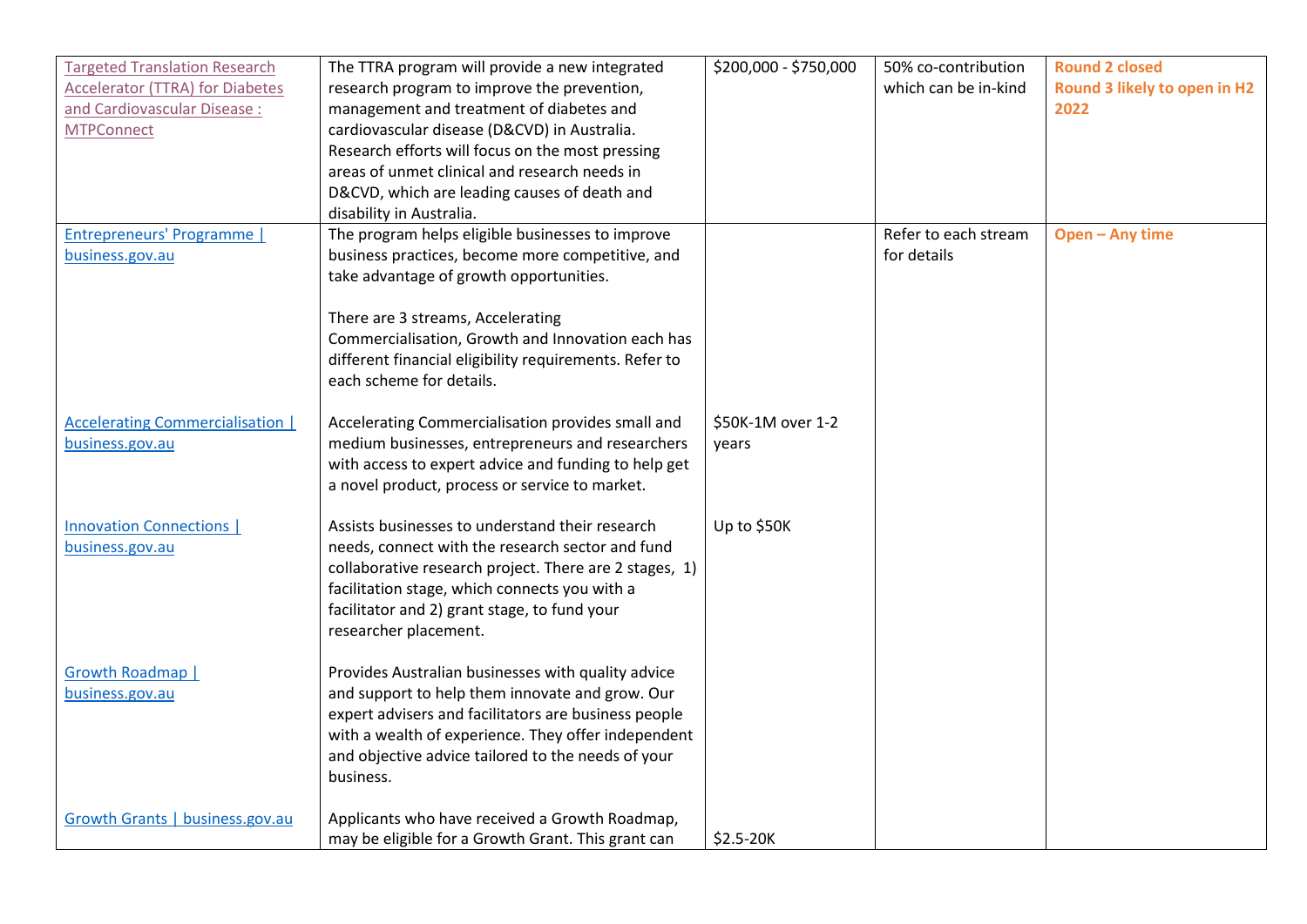|                                                                                             | help fund the recommendations of a growth                                                                                                                                                                                                                                                                                                                                                                                                                                                                                                                                                         |                                                          |                                                                                                                                                                         |
|---------------------------------------------------------------------------------------------|---------------------------------------------------------------------------------------------------------------------------------------------------------------------------------------------------------------------------------------------------------------------------------------------------------------------------------------------------------------------------------------------------------------------------------------------------------------------------------------------------------------------------------------------------------------------------------------------------|----------------------------------------------------------|-------------------------------------------------------------------------------------------------------------------------------------------------------------------------|
|                                                                                             | roadmap.                                                                                                                                                                                                                                                                                                                                                                                                                                                                                                                                                                                          |                                                          |                                                                                                                                                                         |
| <b>CUREator - Australia's national</b><br>biotech incubator - Brandon<br><b>BioCatalyst</b> | Delivered by Brandon BioCatalyst, CUREator is<br>backed by the Australian Federal Government's<br>Medical Research Future Fund.                                                                                                                                                                                                                                                                                                                                                                                                                                                                   | Preclinical<br>opportunities -up to<br>\$500K            | <b>Round One CLOSED.</b><br><b>Round Two will open mid</b><br>2022                                                                                                      |
|                                                                                             | CUREator is a national biotechnology incubator run<br>by Brandon BioCatalyst aimed at supporting the<br>development of Australian biomedical innovations.<br>CUREator is a nationwide incubator program that<br>provides grant funding for successful preclinical<br>medical research and medical innovation projects,<br>and clinical-stage novel therapeutics. We like to<br>think about the program as investors providing grant                                                                                                                                                               | Clinical stage<br>therapeutics-up to<br>\$1.5M available |                                                                                                                                                                         |
|                                                                                             | funding like an investor.<br>ANDHealth's mission is to build a world-leading,                                                                                                                                                                                                                                                                                                                                                                                                                                                                                                                     |                                                          |                                                                                                                                                                         |
| <b>ANDHealth - Australia's National</b><br><b>Digital Health Initiative</b>                 | integrated ecosystem for the development,<br>commercialisation and implementation of evidence-<br>based digital health technologies in Australia. This<br>will create a growth sector which delivers highly<br>skilled jobs, creates economic opportunity and<br>delivers health outcomes for all Australians.<br>Through highly specific programs and expert<br>support, their unique non-profit industry-led model<br>supports Australian digital health companies to<br>navigate the commercialisation pathway from<br>ideation to institutional investment and<br>international market entry. |                                                          | <b>Various opportunities</b><br>available - visit the website<br>for more information<br><b>ANDHealth - Australia's</b><br><b>National Digital Health</b><br>Initiative |
| <b>Healthtech Accelerator (formerly</b><br><b>TMCx) - TMC Innovation</b>                    | Through the Healthtech Accelerator, emerging<br>digital health and medical device startups have<br>access to the world's largest medical city. The TMC<br>Innovation team enables connectivity to mentors,<br>service providers, clinical champions, and corporate<br>partners who share the commitment of improving<br>access, quality, and cost of healthcare.                                                                                                                                                                                                                                  |                                                          | <b>Various opportunities</b><br>available - visit the website<br>for more information<br><b>Healthtech Accelerator</b><br>(formerly TMCx) - TMC<br>Innovation           |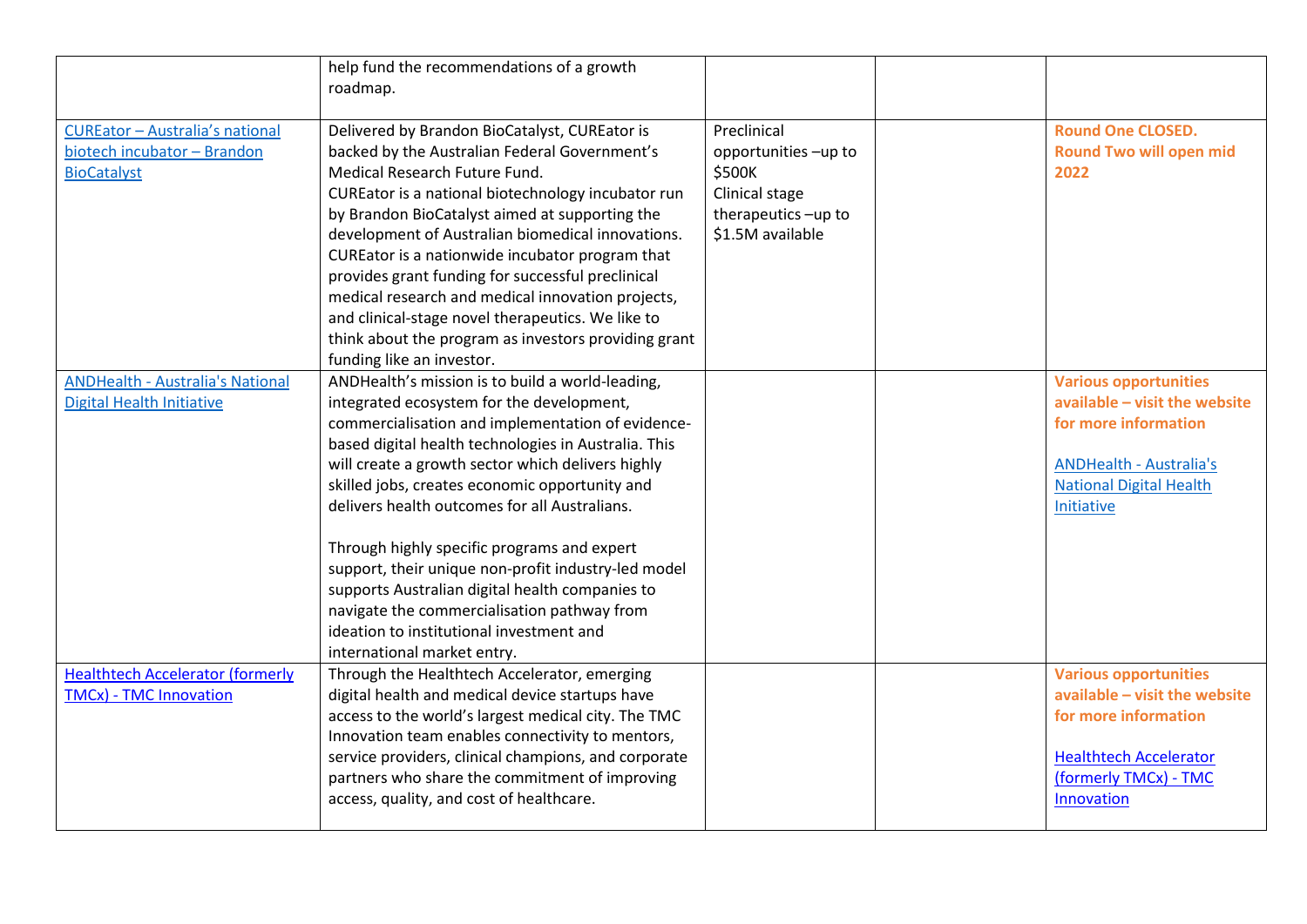| <b>ENABLED FUTURE WORKFORCE</b>                                                                                                         |                                                                                                                                                                                                                                                                                                                                                                                                                                                                                                                                                                                                                            |                                                                                                                                                                                   |                        |                                                                                                                                |  |
|-----------------------------------------------------------------------------------------------------------------------------------------|----------------------------------------------------------------------------------------------------------------------------------------------------------------------------------------------------------------------------------------------------------------------------------------------------------------------------------------------------------------------------------------------------------------------------------------------------------------------------------------------------------------------------------------------------------------------------------------------------------------------------|-----------------------------------------------------------------------------------------------------------------------------------------------------------------------------------|------------------------|--------------------------------------------------------------------------------------------------------------------------------|--|
| <b>Researcher Exchange and</b><br>Development within Industry<br>(REDI) initiative : MTPConnect                                         | The \$32 million Researcher Exchange and<br>Development within Industry (REDI) initiative is<br>delivered by MTPConnect for the Australian<br>Government's Medical Research Future Fund. REDI<br>is providing industry experiences and skills<br>development for students, researchers, clinicians,<br>MTP (medical technology, biotechnology and<br>pharmaceutical) sector professionals, entrepreneurs,<br>and innovators. The initiative is building an industry-<br>ready workforce with the skills and capacity to keep<br>pace with the demands of a rapidly changing sector -<br>for now, and the immediate future. | Various training<br>opportunities - view<br>the training brochure<br>for more details -<br><b>MTPConnect REDI</b><br><b>Training</b><br>Development<br>Programs -<br>Brochure.pdf | <b>NA</b>              | Various dates see the<br>training brochure<br><b>MTPConnect REDI Training</b><br><b>Development Programs -</b><br>Brochure.pdf |  |
| <b>Industry Mentoring Network in</b><br>STEM (IMNIS) initiative of<br><b>Australian Academy of Technology</b><br>and Engineering (ATSE) | award-winning industry-led initiative of the<br>Australian Academy of Technology and Engineering<br>(ATSE). IMNIS connects motivated PhD students and<br>postdoctoral fellows in science, technology,<br>engineering and mathematics (STEM) with<br>outstanding high-level industry leaders in a one-year<br>mentoring and professional development program.                                                                                                                                                                                                                                                               | None                                                                                                                                                                              | None<br>$\overline{a}$ | Open                                                                                                                           |  |
| Postgraduate Scholarships<br><b>NHMRC</b>                                                                                               | It aims to support these outstanding health and<br>medical graduates early in their career so they can<br>be trained to conduct research that is internationally<br>competitive and develop a capacity for original<br>independent research within Australia.<br>The intended outcome of the Postgraduate<br>Scholarships scheme is increased research capacity<br>within Australia.                                                                                                                                                                                                                                       | Up to 3 years                                                                                                                                                                     |                        | Open 13 April 2022<br>Minimum data 11 May 2022<br><b>Close 08 June 2022</b>                                                    |  |
| <b>Discovery Early Career Researcher</b><br>Award (DECRA)   Australian<br><b>Research Council</b>                                       | The DECRA scheme provides focused research<br>support for early career researchers in both teaching<br>and research, and research-only positions.                                                                                                                                                                                                                                                                                                                                                                                                                                                                          | \$50k/year for 3 years                                                                                                                                                            |                        | 2023 round closed<br>2024 round open: 19<br>October 2022<br><b>Close: 15 December 2022</b>                                     |  |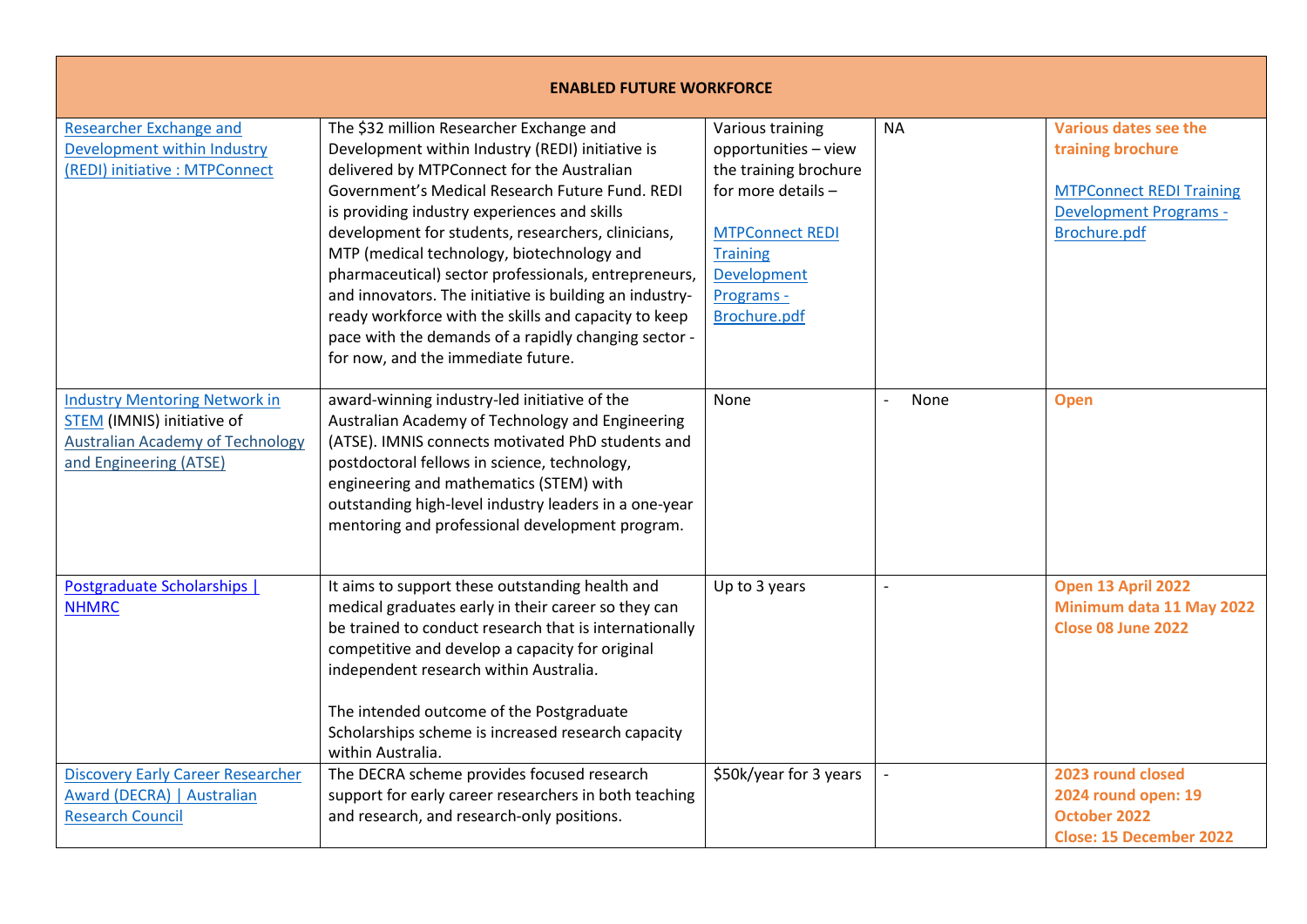| <b>Future Fellowships   Australian</b>    | Future Fellowships reflects the Australian              | 4 year salary and up       |                          | 2022 round closed              |
|-------------------------------------------|---------------------------------------------------------|----------------------------|--------------------------|--------------------------------|
| <b>Research Council</b>                   | Government's commitment to excellence in research       | to \$60,000 per            |                          | 2023 round open: 5 October     |
|                                           | by supporting excellent mid-career researchers to       | annum project              |                          | 2022                           |
|                                           | undertake high quality research in areas of national    | funding                    |                          | <b>Close: 7 December 2022</b>  |
|                                           | and international benefit.                              |                            |                          |                                |
| <b>Australian Laureate Fellowships  </b>  | Open to applications from the highest-quality           | Level E professorial       |                          | 2022 round closed              |
| <b>Australian Research Council</b>        | researchers by providing eligible Australian Laureate   | salary; funding for up     |                          | 2023 round open: 14            |
|                                           | Fellows with project funding in addition to a salary    | to two Postdoctoral        |                          | <b>September 2022</b>          |
|                                           | and salary-related (on-cost) support.                   | <b>Research Associates</b> |                          | <b>Close: 9 November 2022</b>  |
|                                           |                                                         | (five years) and two       |                          |                                |
|                                           | Objectives:                                             | Postgraduate               |                          |                                |
|                                           | support ground-breaking, internationally-               | Researchers (four          |                          |                                |
|                                           | competitive basic and applied research                  | years); and up to          |                          |                                |
|                                           | forge strong links among researchers, the<br>$\bullet$  | \$300,000 per annum        |                          |                                |
|                                           | international research community and/or                 | project funding.           |                          |                                |
|                                           | industry and other research end-users                   |                            |                          |                                |
|                                           | enhance the scale and focus of research in<br>$\bullet$ |                            |                          |                                |
|                                           | Australian Government priority areas                    |                            |                          |                                |
|                                           | attract and retain outstanding researchers<br>$\bullet$ |                            |                          |                                |
|                                           | and research leaders of international                   |                            |                          |                                |
|                                           | reputation                                              |                            |                          |                                |
|                                           | provide an excellent research training<br>$\bullet$     |                            |                          |                                |
|                                           | environment and exemplary mentorship to                 |                            |                          |                                |
|                                           | nurture early-career researchers.                       |                            |                          |                                |
| <b>Industrial Transformation Training</b> | The Industrial Transformation Training Centres          | Up to \$1M/ year for 5     | $\overline{\phantom{a}}$ | 2022 round closed              |
| <b>Centres   Australian Research</b>      | scheme fosters close partnerships between               | vears                      |                          | 2023 round open: 12            |
| Council                                   | university-based researchers and other research         |                            |                          | October 2022                   |
|                                           | end-users to provide innovative Higher Degree by        |                            |                          | <b>Close: 14 December 2022</b> |
|                                           | Research (HDR) and postdoctoral training, for end-      |                            |                          |                                |
|                                           | user focused research industries that are vital to      |                            |                          |                                |
|                                           | Australia's future.                                     |                            |                          |                                |
| The Roche Postdoctoral Fellowship         | The Roche Postdoctoral Fellowship programme was         |                            |                          |                                |
| (RPF) Programme   Roche                   | established within Roche to build and maintain the      |                            |                          |                                |
|                                           | Scientific Leadership of the future. The programme      |                            |                          |                                |
|                                           | provides leading internal scientists with the           |                            |                          |                                |
|                                           | opportunity to collaborate with talented                |                            |                          |                                |
|                                           | postdoctoral researchers, and leading academic          |                            |                          |                                |
|                                           | research groups, from around the world.                 |                            |                          |                                |
|                                           |                                                         |                            |                          |                                |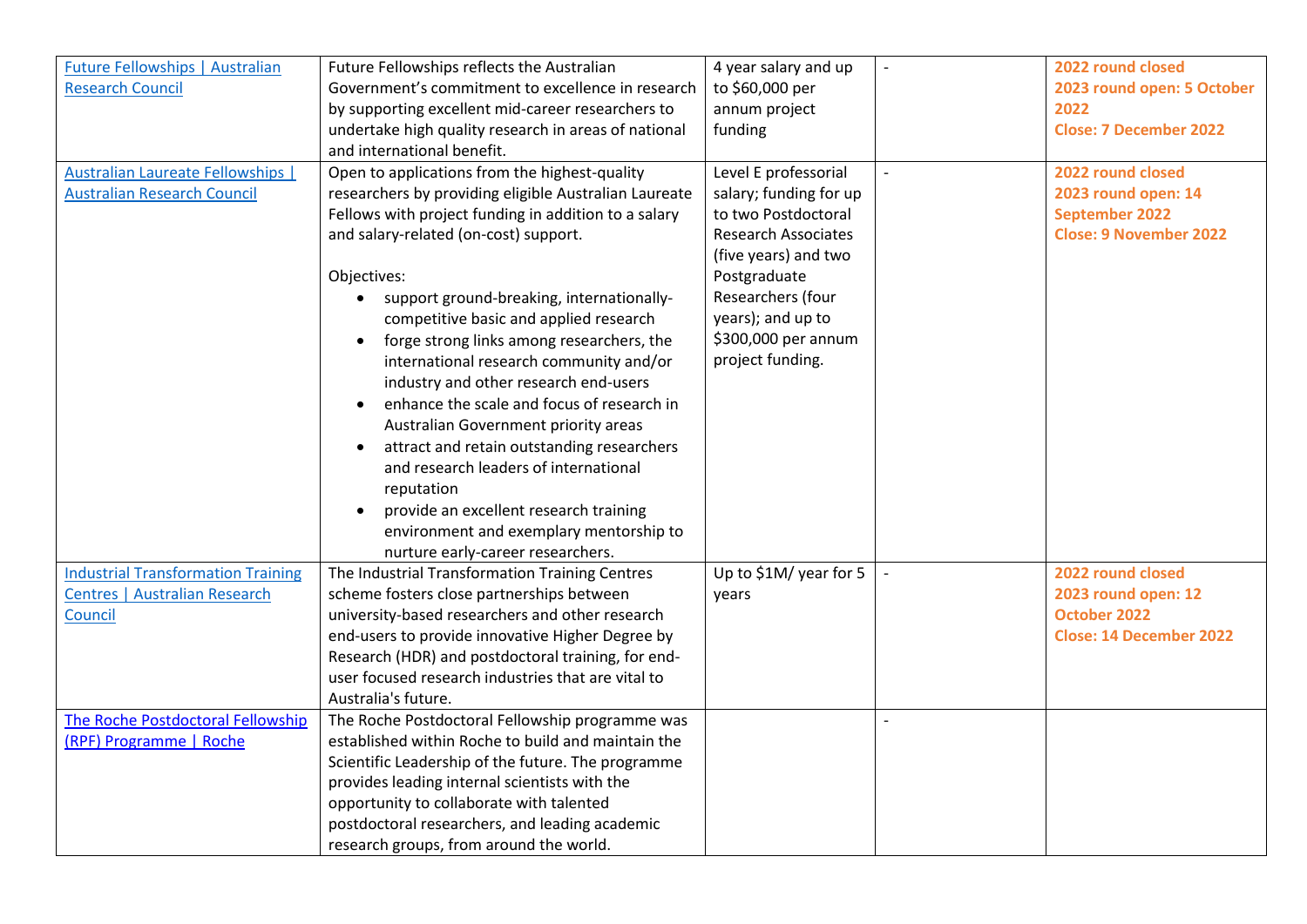| <b>HEALTH AND MEDICAL RESEARCH EXCELLENCE</b> |                                                       |                    |                      |                                    |
|-----------------------------------------------|-------------------------------------------------------|--------------------|----------------------|------------------------------------|
| MRFF 2021 and 2022 Grant                      | 2021 Brain Cancer Research                            | Variety of schemes |                      | <b>Please follow the links for</b> |
| Opportunities- Currently open                 | 2021 Clinical Trials Activity                         | and budgets        |                      | individual scheme                  |
| schemes                                       | 2021 Primary Health Care Digital Innovations          |                    |                      | application dates and              |
| MRFF grant opportunities calendar             | 2021 Maternal Health and Healthy Lifestyles           |                    |                      | details                            |
| <b>Australian Government</b>                  | 2021 Early to Mid-Career Researchers                  |                    |                      |                                    |
| <b>Department of Health</b>                   | 2021 Consumer-Led Research                            |                    |                      |                                    |
|                                               | 2021 Chronic Respiratory Conditions                   |                    |                      |                                    |
|                                               | 2021 BioMedTech Incubator                             |                    |                      |                                    |
|                                               | 2021 mRNA Clinical Trial Enabling Infrastructure      |                    |                      |                                    |
|                                               | 2022 Stem Cell Therapies Mission                      |                    |                      |                                    |
|                                               | 2022 International Clinical Trial Collaborations      |                    |                      |                                    |
|                                               | 2022 Effective Treatments and Therapies               |                    |                      |                                    |
|                                               | 2022 Dementia Ageing and Aged Care                    |                    |                      |                                    |
|                                               | 2022 Cardiovascular Health                            |                    |                      |                                    |
|                                               | 2022 Pancreatic Cancer Research                       |                    |                      |                                    |
|                                               | 2022 Multiple Sclerosis Research                      |                    |                      |                                    |
|                                               | 2022 Clinician Researchers: Nurses, Midwives and      |                    |                      |                                    |
|                                               | <b>Allied Health</b>                                  |                    |                      |                                    |
|                                               | 2022 Australian Brain Cancer Research Infrastructure  |                    |                      |                                    |
|                                               | 2022 Quality, Safety and Effectiveness of Medicine    |                    |                      |                                    |
|                                               | Use and Medicine Intervention by Pharmacists          |                    |                      |                                    |
|                                               | 2022 National Critical Research Infrastructure        |                    |                      |                                    |
|                                               | 2022 MRFF Joint Transnational Call                    |                    |                      |                                    |
| 2022 NHMRC-European Union                     | This joint call supports Australian participation and | \$2M over 3 years  | NHMRC will provide   | <b>Opens 05 Jan 2022</b>           |
| Joint Programme -                             | collaboration in leading international collaborative  |                    | merit-based funding  | <b>Closes 29 Jun 2022</b>          |
| <b>Neurodegenerative Disease</b>              | research through the European Union Joint             |                    | for the Australian-  |                                    |
| Research (JPND) Joint Call                    | Programme - Neurodegenerative Disease Research        |                    | based components of  |                                    |
| <b>NHMRC</b>                                  | (JPND). JPND aims to increase coordinated             |                    | research, where the  |                                    |
|                                               | investment between participating countries in         |                    | transnational        |                                    |
|                                               | research aimed at finding causes, developing cures,   |                    | consortium has been  |                                    |
|                                               | and identifying appropriate ways to care for those    |                    | recommended for      |                                    |
|                                               | with neurodegenerative diseases.                      |                    | funding by the JPND. |                                    |
|                                               |                                                       |                    |                      |                                    |
|                                               |                                                       |                    |                      |                                    |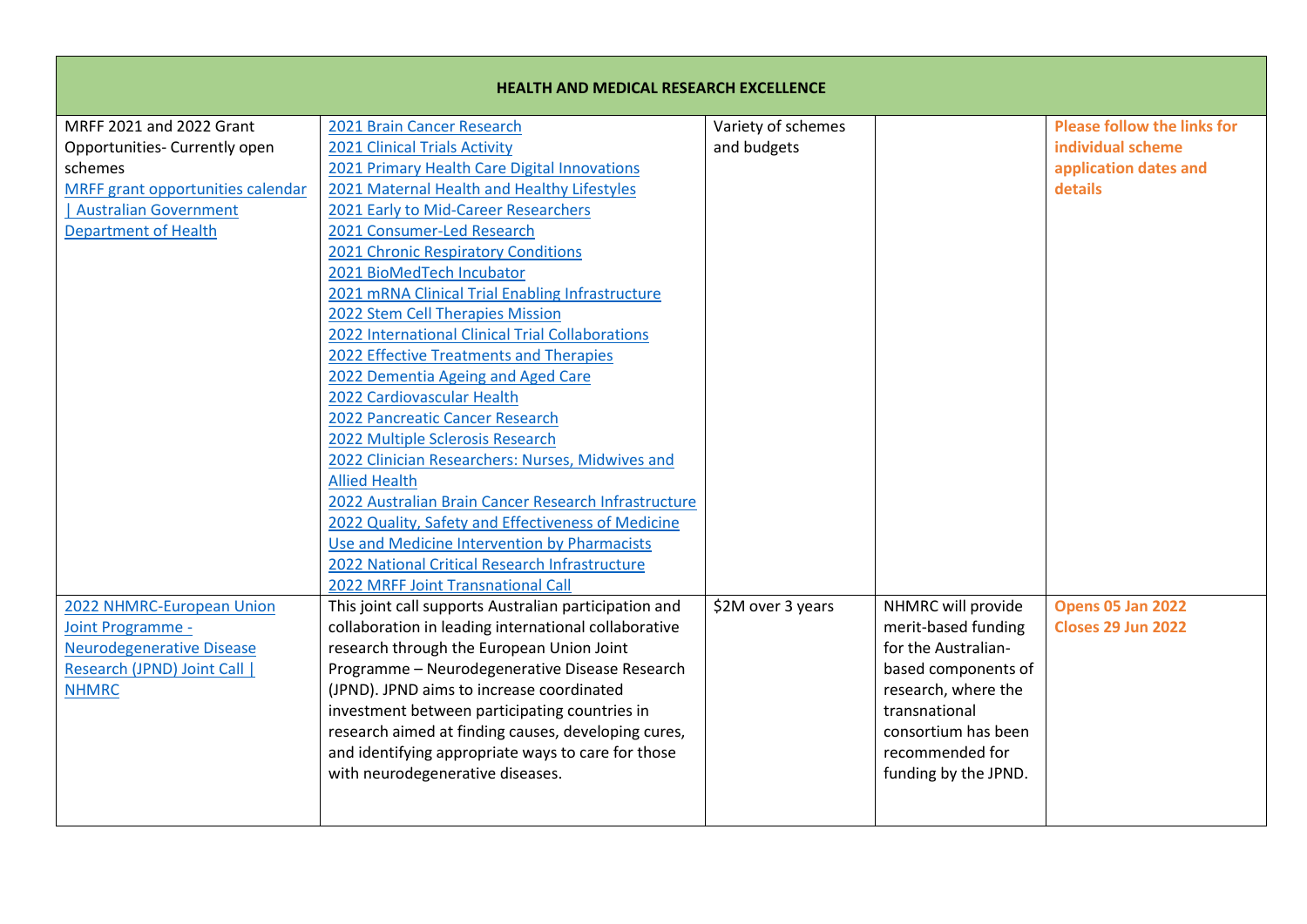| Wellcome                           | Science to solve the urgent health challenges facing | Variety of schemes     | None                   | <b>Please follow the link for</b> |
|------------------------------------|------------------------------------------------------|------------------------|------------------------|-----------------------------------|
|                                    | everyone                                             | and budgets            |                        | individual scheme                 |
|                                    | UK based but some schemes available                  | Fellowships            |                        | applications dates and            |
|                                    | internationally.                                     | Grants                 |                        | eligible countries                |
|                                    | Supports discovery research into life, health and    | Awards                 |                        |                                   |
|                                    | wellbeing, Wellcome is taking on three               |                        |                        |                                   |
|                                    | worldwide health challenges: mental health,          |                        |                        |                                   |
|                                    | infectious disease and climate.                      |                        |                        |                                   |
|                                    | The Wellcome Trust supports pure research,           |                        |                        |                                   |
|                                    | clinicians and innovators.                           |                        |                        |                                   |
|                                    |                                                      |                        |                        |                                   |
| Discovery Projects   Australian    | The Discovery Projects scheme provides grant         | \$30,000 and           |                        | <b>Closes 17 May 2022</b>         |
| <b>Research Council</b>            | funding to support research projects that may be     | \$500,000 per year for |                        |                                   |
|                                    | undertaken by individual researchers or research     | up to five consecutive |                        |                                   |
|                                    | teams.                                               | year                   |                        |                                   |
|                                    |                                                      |                        |                        |                                   |
|                                    | The Discovery Projects scheme objectives are to:     |                        |                        |                                   |
|                                    | support excellent basic and applied                  |                        |                        |                                   |
|                                    | research and research training by                    |                        |                        |                                   |
|                                    | individuals and teams;                               |                        |                        |                                   |
|                                    | support national and international                   |                        |                        |                                   |
|                                    | research collaboration; and                          |                        |                        |                                   |
|                                    | enhance the scale and focus of research              |                        |                        |                                   |
|                                    | in Australian Government priority areas              |                        |                        |                                   |
|                                    | The intended outcomes of the Discovery<br>$\bullet$  |                        |                        |                                   |
|                                    | Projects scheme are:                                 |                        |                        |                                   |
|                                    |                                                      |                        |                        |                                   |
| <b>Development Grants   NHMRC</b>  | The Development Grant scheme provides                |                        |                        | OPEN 20 April 2022                |
|                                    | financial support to individual researchers and/or   |                        |                        | <b>MIN DATA 18 May 2022</b>       |
|                                    | research teams to undertake health and medical       |                        |                        | <b>CLOSE 15 June 2022</b>         |
|                                    | research within Australia at the proof-of-concept    |                        |                        |                                   |
|                                    | stage that specifically drives towards a             |                        |                        |                                   |
|                                    | commercial outcome within a foreseeable              |                        |                        |                                   |
|                                    | timeframe.                                           |                        |                        |                                   |
| <b>NHMRC-CIHR Healthy Cities</b>   | NHMRC- Canadian Institutes of Health Research        | \$5M over 5 years      | Partnership with a     | <b>OPEN 23 Feb 2022</b>           |
| <b>Implementation Science Team</b> | (CIHR) Healthy Cities Implementation Science         |                        | Canadian Institutes of | <b>CLOSE 8 July 2022</b>          |
| Grant Scheme 2021   NHMRC          | (HCIS) Team Grant Scheme will support                |                        | Health Research grant  |                                   |
|                                    | Australian participation and collaboration in        |                        | required               |                                   |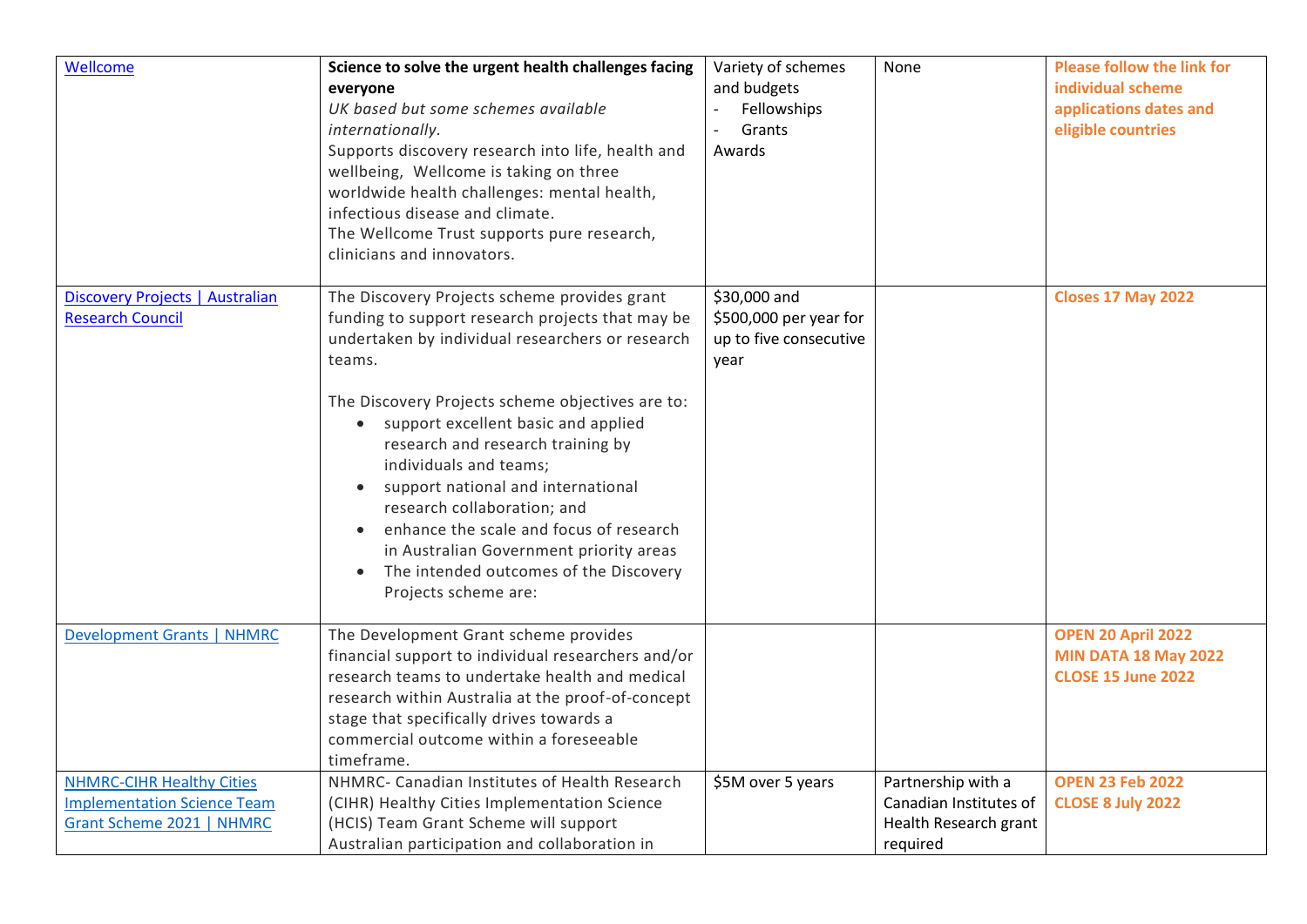|                                     | world-leading implementation science research            |                     |                              |                                    |
|-------------------------------------|----------------------------------------------------------|---------------------|------------------------------|------------------------------------|
|                                     | seeking to improve population health and well-           |                     | <b>Linkage Tool for the</b>  |                                    |
|                                     | being in multiple urban-environments.                    |                     | <b>Healthy Cities</b>        |                                    |
|                                     |                                                          |                     | <b>Research Initiative -</b> |                                    |
|                                     |                                                          |                     | CIHR (cihr-irsc.gc.ca)       |                                    |
| <b>Partnership Projects   NHMRC</b> | Partnership Projects create partnerships among           | \$1.5M over 5 years | Partner                      | <b>OPEN 12 Jan 2022</b>            |
|                                     | decision makers, policy makers, managers, clinicians     |                     | Organisation(s) must         | <b>CLOSE 30 Nov 2022</b>           |
|                                     | and researchers. Partnership Projects answer a           |                     | have the capacity to         |                                    |
|                                     | specific research question to influence health and       |                     | use the findings to          |                                    |
|                                     | well-being through changes in the delivery,              |                     | influence policy             |                                    |
|                                     | organisation, funding and access to health services.     |                     | decision                     |                                    |
|                                     |                                                          |                     | making and health            |                                    |
|                                     |                                                          |                     |                              |                                    |
|                                     |                                                          |                     | system performance           |                                    |
| Discovery Indigenous   Australian   | The Discovery Indigenous scheme provides grant           |                     |                              | <b>OPEN 23 November 2022</b>       |
| <b>Research Council</b>             | funding to support research projects led by an           |                     |                              | <b>CLOSE 16 March 2023</b>         |
|                                     | Aboriginal and/or Torres Strait Islander researcher.     |                     |                              |                                    |
|                                     |                                                          |                     |                              |                                    |
|                                     | Objectives:                                              |                     |                              |                                    |
|                                     | support excellent basic and applied research             |                     |                              |                                    |
|                                     | and research training by Aboriginal and/or               |                     |                              |                                    |
|                                     | Torres Strait Islander researchers as                    |                     |                              |                                    |
|                                     | individuals and as teams;                                |                     |                              |                                    |
|                                     | support national and international research<br>$\bullet$ |                     |                              |                                    |
|                                     | collaboration;                                           |                     |                              |                                    |
|                                     | enhance the scale and focus of research in               |                     |                              |                                    |
|                                     | Australian Government priority areas; and                |                     |                              |                                    |
|                                     | support and retain established Aboriginal<br>$\bullet$   |                     |                              |                                    |
|                                     | and/or Torres Strait Islander researchers in             |                     |                              |                                    |
|                                     | higher education institutions.                           |                     |                              |                                    |
| The Hospital Research Foundation    | Forecast opportunities for 2022                          |                     |                              | Forecast to open Q2 and Q3         |
| Group                               | Innovations in: Disease Diagnostics or Men's             |                     |                              | 2022                               |
|                                     | Health (Q3)                                              |                     |                              | <b>See 'Current Opportunities'</b> |
|                                     | Seed Funding - opening mid-May                           |                     |                              | link on website for active         |
|                                     | New Approaches for Early Detection of Skin               |                     |                              | grants                             |
|                                     | Cancer (Q2)                                              |                     |                              |                                    |
|                                     | Child & Adolescent Rheumatic Diseases - Early            |                     |                              |                                    |
|                                     | Detection / New Treatments (Q3)                          |                     |                              |                                    |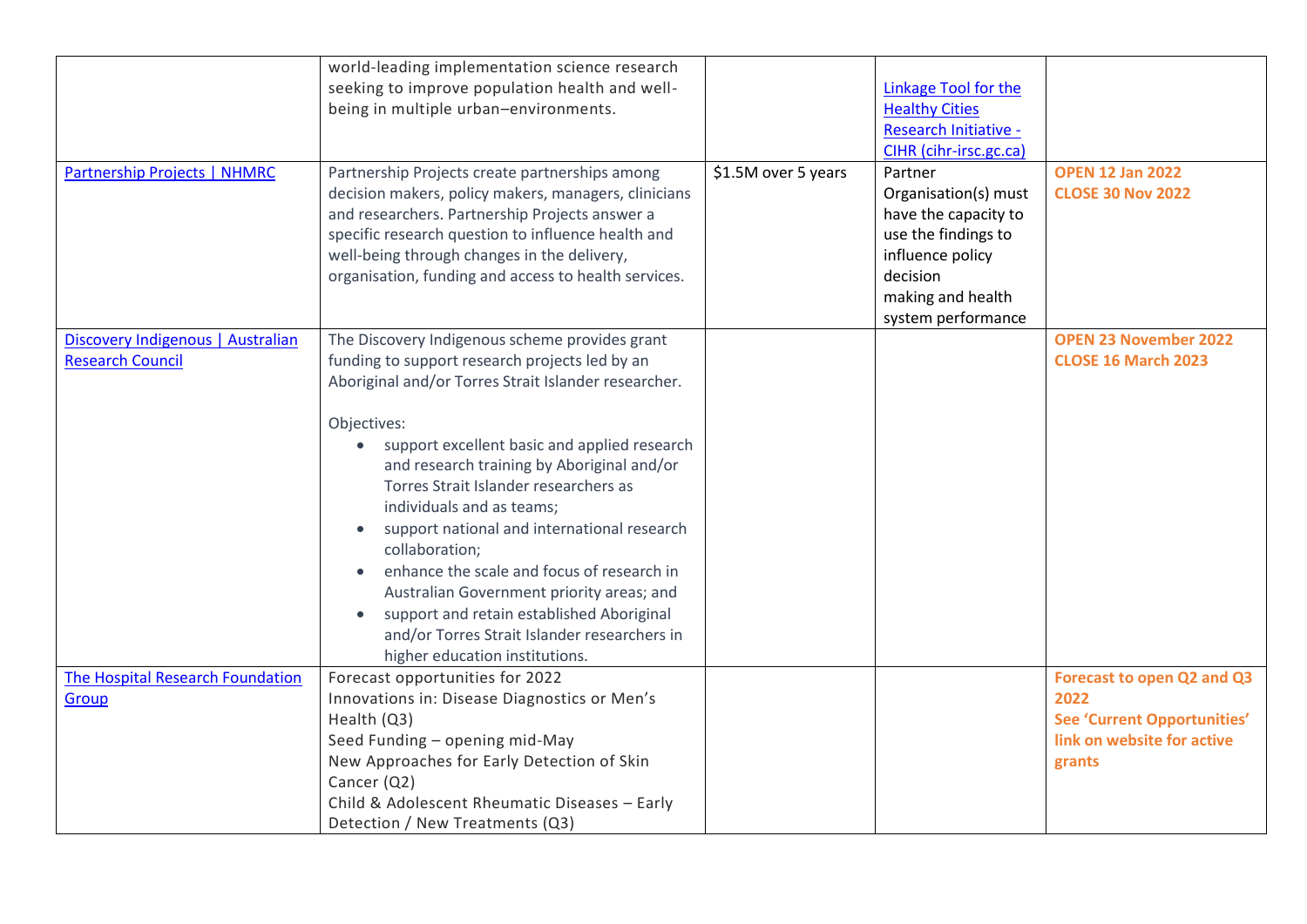| <b>INFRASTRUCTURE</b>                                                                                       |                                                                                                                                                                                                                                                                                                                                                                                                                                                                                                                                                                                                                                                      |                   |                                                                                              |                                                       |
|-------------------------------------------------------------------------------------------------------------|------------------------------------------------------------------------------------------------------------------------------------------------------------------------------------------------------------------------------------------------------------------------------------------------------------------------------------------------------------------------------------------------------------------------------------------------------------------------------------------------------------------------------------------------------------------------------------------------------------------------------------------------------|-------------------|----------------------------------------------------------------------------------------------|-------------------------------------------------------|
| 2021 mRNA Clinical Trial Enabling<br>Infrastructure                                                         | The objective of this grant opportunity is to provide<br>funding to Australian medical research and medical<br>innovation projects that leverage and enhance<br>emerging technologies, platforms, equipment and<br>infrastructure to conduct clinical trials of mRNA-<br>based vaccines and/or therapeutics.                                                                                                                                                                                                                                                                                                                                         | \$5M              | at least one state<br>government partner<br>organisation<br>contributing to the<br>research. | <b>OPEN 16 Mar 2022</b><br><b>CLOSE 15 July 2022</b>  |
| 2022 Australian Brain Cancer<br><b>Research Infrastructure</b>                                              | The objective of this grant opportunity is to provide<br>a grant of financial assistance to support an<br>Australian medical research and medical innovation<br>project that through a national consortium:<br>develops, enhances and integrates brain<br>cancer research infrastructure platforms<br>enables and promotes new and improved<br>research approaches and methodologies<br>enables and promotes accessibility and the<br>ongoing use of the brain cancer research<br>infrastructure by researchers and clinicians.                                                                                                                      | \$6M over 5 years |                                                                                              | <b>OPEN 1 Apr 2022</b><br><b>CLOSE 7 Sep 2022</b>     |
| Linkage Infrastructure, Equipment<br>and Facilities   Australian Research<br>Council                        | Under the scheme, applicants may seek funding for:<br>infrastructure, equipment and facility<br>$\bullet$<br>purchases, construction and installation<br>salaries directly associated with creating and<br>$\bullet$<br>installing infrastructure, equipment or<br>facilities<br>leasing of infrastructure, equipment or<br>facilities<br>consortium membership costs, in the case of<br>Australia's participation in the use of<br>significant international-scale or national<br>research facilities<br>specialised computing facilities and software<br>$\bullet$<br>compilations, catalogues, clearing houses or<br>$\bullet$<br>bibliographies. | Minimum \$150K    |                                                                                              | <b>CLOSE 1 June 2022</b>                              |
| <b>MRFF 2022 National Critical</b><br><b>Research Infrastructure Grant</b><br>Opportunity   business.gov.au | This 3 stream program will fund organisations to<br>undertake innovative project solutions to complex<br>health problems in areas of unmet need to improve                                                                                                                                                                                                                                                                                                                                                                                                                                                                                           |                   |                                                                                              | <b>OPEN 16 June 2022</b><br><b>CLOSE 07 Sept 2022</b> |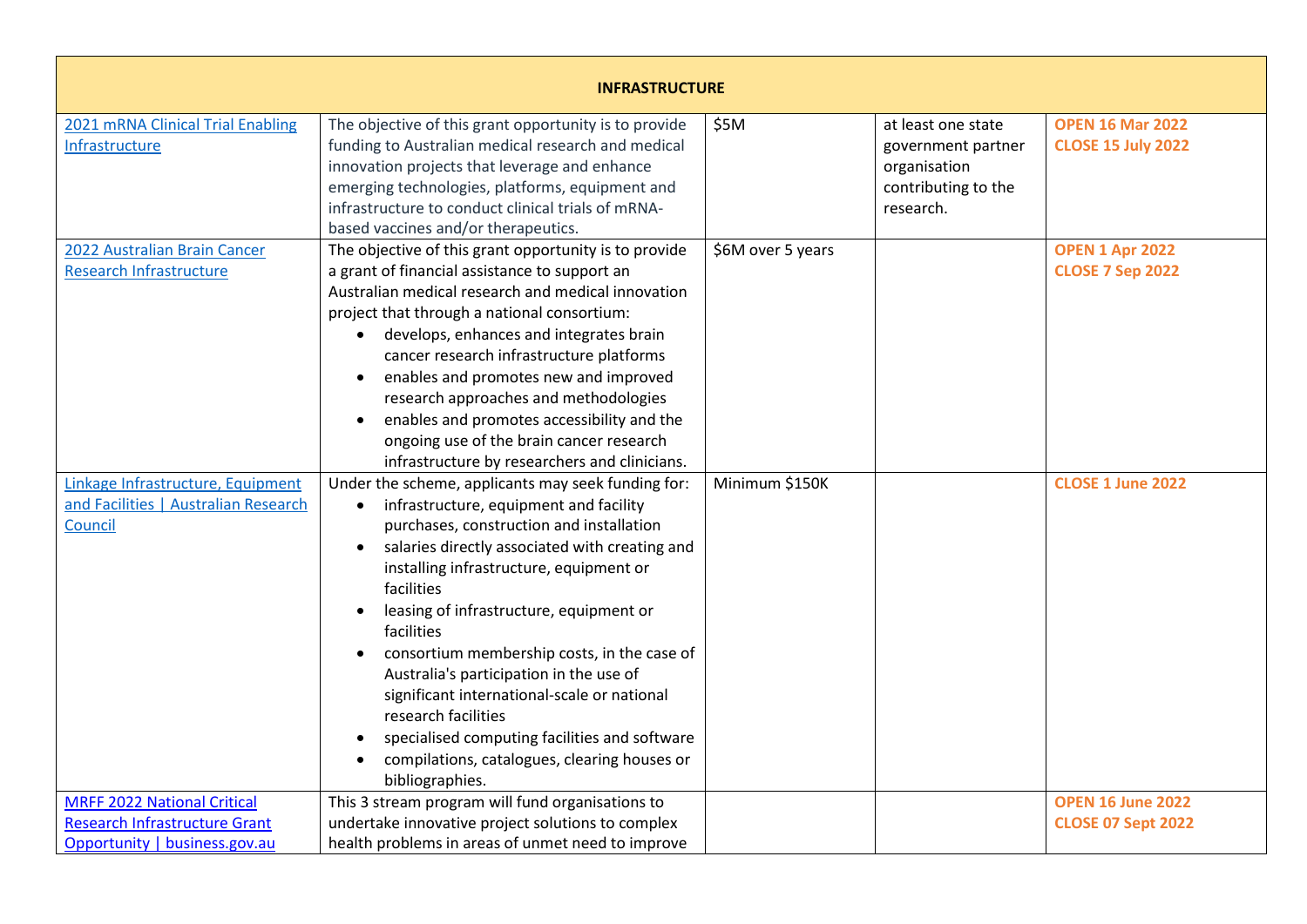|                                      | Australian's quality of life and the health system     |  |  |
|--------------------------------------|--------------------------------------------------------|--|--|
|                                      | sustainability.                                        |  |  |
|                                      |                                                        |  |  |
|                                      | The successful organisations aim to improve health     |  |  |
|                                      | outcomes, by:                                          |  |  |
|                                      | enhancing Australia's research infrastructure          |  |  |
|                                      | addressing areas of unmet need in the                  |  |  |
|                                      | research sector through greater access to              |  |  |
|                                      | quality data and health interventions                  |  |  |
|                                      | utilising investment through greater                   |  |  |
|                                      | collaboration with industry, government and            |  |  |
|                                      | medical sector to enable research to be                |  |  |
|                                      | translated into greater health benefits.               |  |  |
| ANFF has a new client engagement     | Engaging with ANFF starts with a conversation to       |  |  |
| facilitator (Matthew Chong) to help  | help us understand your project and how we can         |  |  |
| businesses and researchers in SA     | assist you.                                            |  |  |
| connect to the facilities in SA- see | Given the array of expertise available within ANFF,    |  |  |
| this article.                        | the first step is to work out where the network is     |  |  |
|                                      | most suited to assist you. Click here for more on our  |  |  |
|                                      | Nodes' specialities.                                   |  |  |
|                                      | Then, a specific consultation is held with the         |  |  |
|                                      | relevant expert to establish what the aims of the      |  |  |
|                                      | project are, to plot a course, and discuss feasibility |  |  |
|                                      | testing if necessary.                                  |  |  |
|                                      |                                                        |  |  |
| 2021 National Research               | In early April 2022 the Australian Government          |  |  |
| Infrastructure Roadmap Released -    | announced the 2021 National Research                   |  |  |
| <b>ARDC</b>                          | Infrastructure (NRI) Roadmap and committed \$900       |  |  |
|                                      | million over the next 5 years for the tools,           |  |  |
|                                      | technology and skills to keep Australian research      |  |  |
|                                      | internationally competitive.                           |  |  |
|                                      |                                                        |  |  |
|                                      |                                                        |  |  |
|                                      | <b>OTHER</b>                                           |  |  |
| <b>NIH Grants</b>                    | The NIH offers many types of grants, for               |  |  |
| OER Home Page   grants.nih.gov       | opportunities see the NIH Guide for Grants and         |  |  |